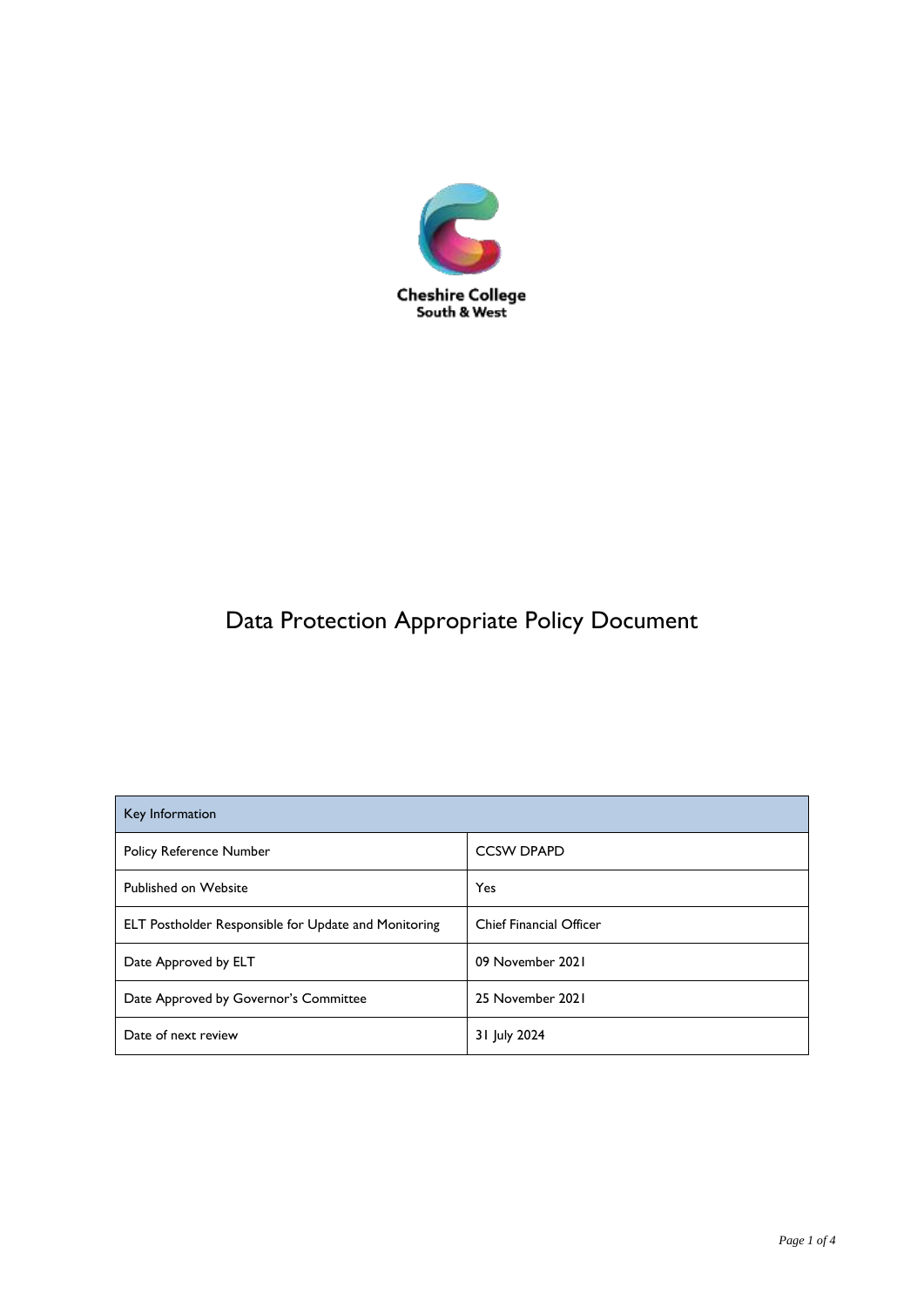## **1. Introduction**

- 1.1. The College needs to process personal data about its current and former staff, learners, governors, and customers of its facilities to carry out its functions as a provider of further education. As part of its operations, it is also necessary for the College to process special category data.
- 1.2. Special category data *(defined by Article 9 of the UK General Data Protection Regulation (GDPR))* and sensitive data *(defined by section 35 of the Data Protection Act 2018 (DPA))* is personal data which reveals:
	- 1.2.1 racial or ethnic origin
	- 1.2.2 political opinions
	- 1.2.3 religious or philosophical beliefs
	- 1.2.4 trade union membership
	- 1.2.5 genetic data
	- 1.2.6 biometric data for the purpose of uniquely identifying a natural person
	- 1.2.7 data concerning health
	- 1.2.8 data concerning a natural person's sex life or sexual orientation
- 1.3. Article 10 UK GDPR applies to the processing of personal data relating to criminal convictions and offences or related security measures.
- 1.4. Section 11*(2)* of the DPA 2018 provides that criminal offence data includes data which relates to the alleged commission of offences and related proceedings and sentencing. Information about victims and witnesses of crime is also included in the scope of data relating to criminal convictions and offences.
- 1.5. This policy meets the requirement in the DPA 2018 for an appropriate policy document which details the lawful basis and conditions for processing and safeguards the College has put in place when processing special category data and criminal offence data.

## **2. Description of Data Processed**

- 2.1. The College [Privacy Statement](file:///C:/Users/Gareth.Jones/Downloads/ccsw.ac.uk/privacy-statement/) has more information about the information processed by the College, the legal basis for processing and what the information is used for.
- 2.2. Special Category Data
	- 2.2.1 The College processes special category personal data under the following legal basis:
		- 2.2.1.1 Article 9*(2)(a)* explicit consent. An example of which would include health information we receive from learners who require additional support.
		- 2.2.1.2 Article 9*(2)(b)* where processing is necessary for the purposes of performing or exercising obligations or rights which are imposed or conferred by law on the College or the data subject in connection with employment, social security, or social protection. For examples where the College processes staff sickness and absences information.
		- 2.2.1.3 Article 9*(2)(c)* where processing is necessary to protect vital interests. An example of this processing would be using health information about a member of staff or learner in a medical emergency.
		- 2.2.1.4 Article 9*(2)(f)* for the establishment, exercise, or defence of legal claims. Examples of this processing include processing relating to any employment tribunal or other litigation.
		- 2.2.1.5 Article  $9(2)(g)$  reasons of substantial public interest. For example, to comply with other obligations imposed on the College in its capacity as a public authority e.g., the Equality Act.
		- 2.2.1.6 Article  $9(2)(i)$  where processing is necessary for public health. For example, in relation to the College's processing of data in response to the Covid-19 pandemic.
	- 2.2.2 Section 10*(3)* of the DPA 2018 sets out that for processing of special categories of personal data and criminal offence data to be necessary for reasons of substantial public interest under Article 9*(2)(g)* of the UK GDPR, that processing must meet one of the conditions set out in Part 2 of Schedule 1.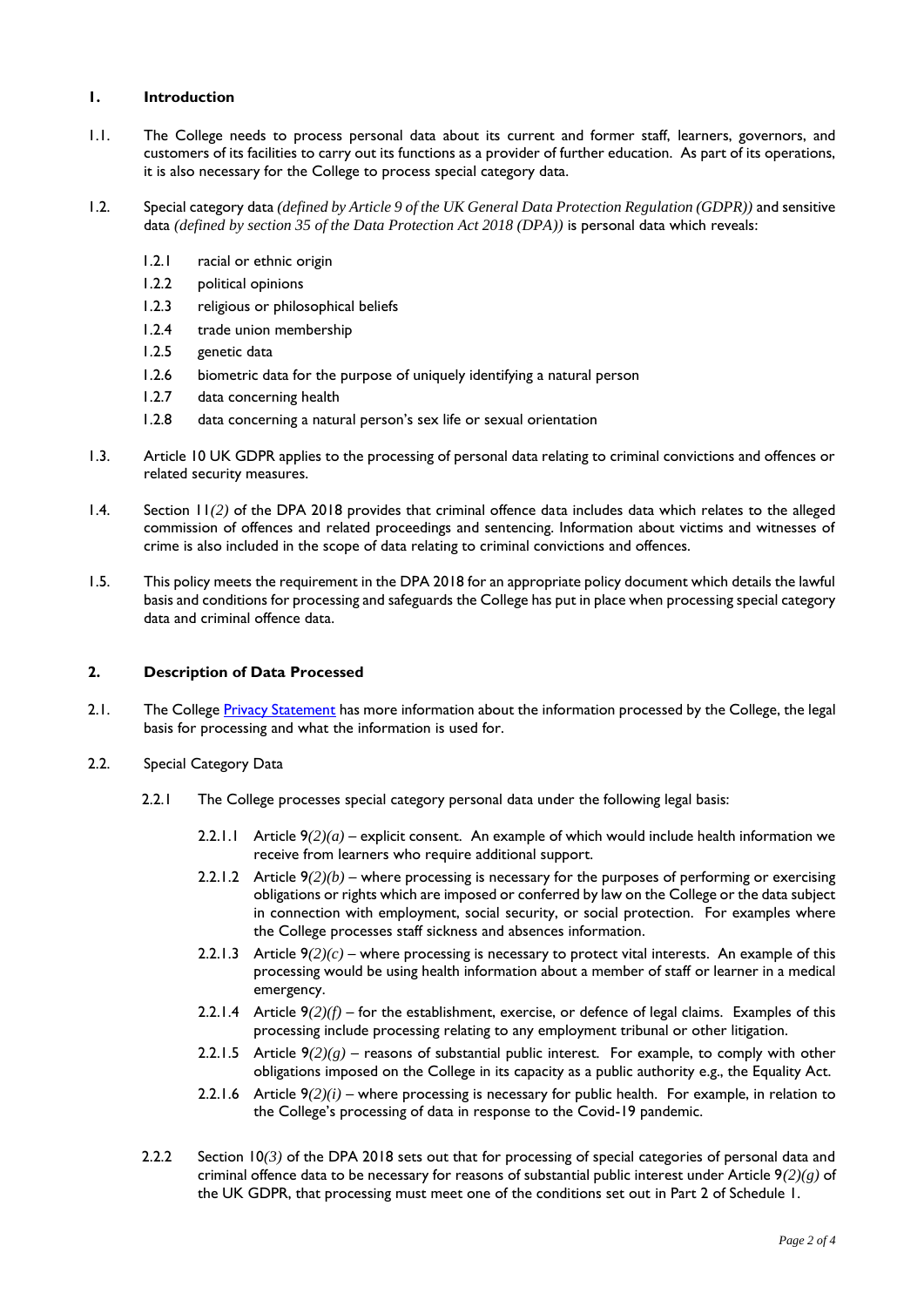- 2.2.3 The College processes special category and criminal offence data in the performance of its statutory and corporate functions when the following conditions set out in the following paragraphs of Part 2 of Schedule 1 to the DPA 2018 are met:
	- 2.2.3.1 paragraph 6 Statutory etc and government purposes
	- 2.2.3.2 paragraph 8 Equality of opportunity or treatment
	- 2.2.3.3 paragraph 10 Preventing or detecting unlawful acts
	- 2.2.3.4 paragraph 12 Regulatory requirements relating to unlawful acts and dishonesty etc.
	- 2.2.3.5 paragraph 18 Safeguarding of children and individuals at risk
	- 2.2.3.6 paragraph 19 Safeguarding of economic well-being of certain individuals
- 2.3. Criminal Offence Data
	- 2.3.1 The College processes criminal offence data under Article 10 of the GDPR.
	- 2.3.2 Examples of our processing of criminal offence data include pre-employment checks and declarations by an employee in line with contractual obligations.
	- 2.3.3 All processing might also be for others dependent on the context. The College may also process special category personal data in other instances where it is not a requirement to keep an appropriate policy document. The processing of such data respects the rights and interests of the data subjects.

### **3. Compliance with the Data Protection Principles**

- 3.1 In accordance with the accountability principle, the College maintains records of processing activities under Article 30 of the UK GDPR and section 61 of the DPA 2018. The College will carry out data protection impact assessments *(where appropriate)* in accordance with Articles 35 and 36 of the UK GDPR and section 64 of the DPA 2018 to ensure data protection by design and default.
- 3.2 The College follows the data protection principles set out in Article 5 of the UK GDPR, and Part 3, Chapter 2 of the DPA 2018 for processing, as follows:
	- 3.2.1 Accountability Principle
		- 3.2.1.1 The College has put in place appropriate technical and organisational measures to meet the requirements of accountability. These include:
			- 3.2.1.1.1 The appointment of a data protection officer who reports directly to the highest management level.
			- 3.2.1.1.2 Taking a 'data protection by design and default' approach.
			- 3.2.1.1.3 Maintaining documentation of processing activities.
			- 3.2.1.1.4 Adopting and implementing data protection policies.
			- 3.2.1.1.5 Implementing contracts with data processors.
			- 3.2.1.1.6 Implementing appropriate security measures in relation to the personal data.
			- 3.2.1.1.7 Carrying out data protection impact assessments *(where required)*.
			- 3.2.1.1.8 Regular review of accountability measures.
	- 3.2.2 Principle (a): Lawfulness, Fairness, and Transparency
		- 3.2.2.1 The College provides clear and transparent information about the processing of personal data including the lawful basis for that processing in the College's Records of Processing Activities (ROPA), [Privacy Statement](https://www.ccsw.ac.uk/privacy-statement/) and this policy document.
	- 3.2.3 Principle (b): Purpose Limitation
		- 3.2.3.1 The College processes personal data for purposes of substantial public interest as explained